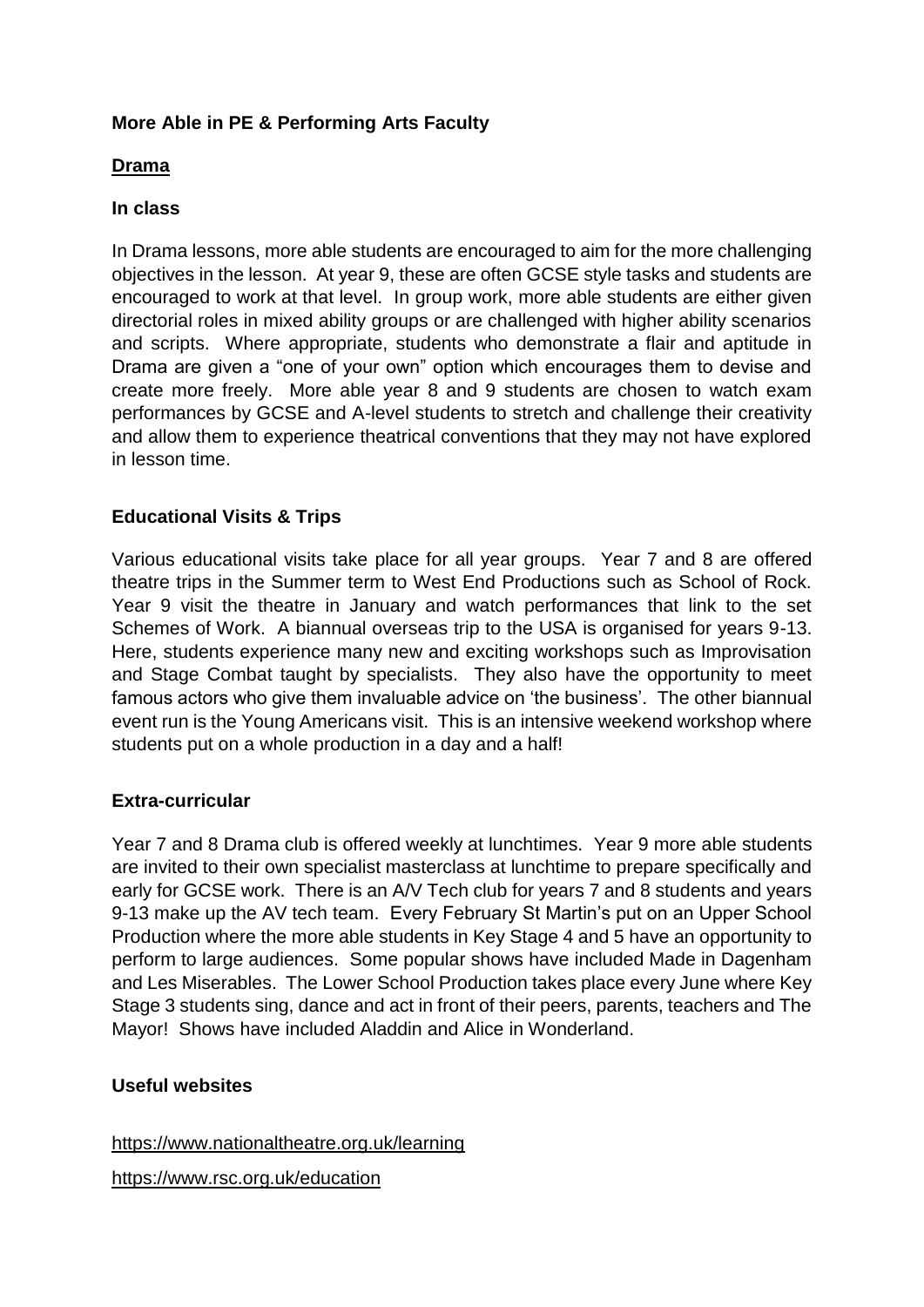## **Music**

#### **In class**

In music, more able students are given leadership roles within composition groups and in group performances. Students have an opportunity of further performances in class on their own instrument/voice and are encouraged to try different skills such as different instruments.

In Year 9, more able students have the opportunity to participate in GCSE style projects, encouraging them to aim for the highest grades and introducing a more facilitated approach to their learning. Some students may be fast-tracked on to instrumental teachers to target their specific needs.

## **Educational Visits & Trips**

Various trips take place every year for Music students, these have included residential trips to Disneyland Paris and Barcelona. In a recent tour to Holland our more able pupils gave live performances in public places and took part in composition workshops. Students were also given the opportunity to experience singing in recording studios.

We offer students the chance to take part in workshops run by external practitioners in school as well as workshops at other schools focussing on GCSE and A-level skills.

#### **Extra-curricular**

There are many extra-curricular activities for music students including choirs and various ensembles (such as Steel Pans, Concert Band & Music Technology) along with opportunities to be involved in music concerts and school productions. We also produce performances with the advanced choir and take part in community events such as St. Martin's Day. More able students are actively encouraged to conduct and lead ensembles at lunchtimes and afterschool to enhance their musical development.

#### **Useful websites**

[www.alevelmusic.com](http://www.alevelmusic.com/) [bandlab.com](file://///stm-uss-02/lswan$/Most%20Able%202018/bandlab.com) musictheory.net teoria.com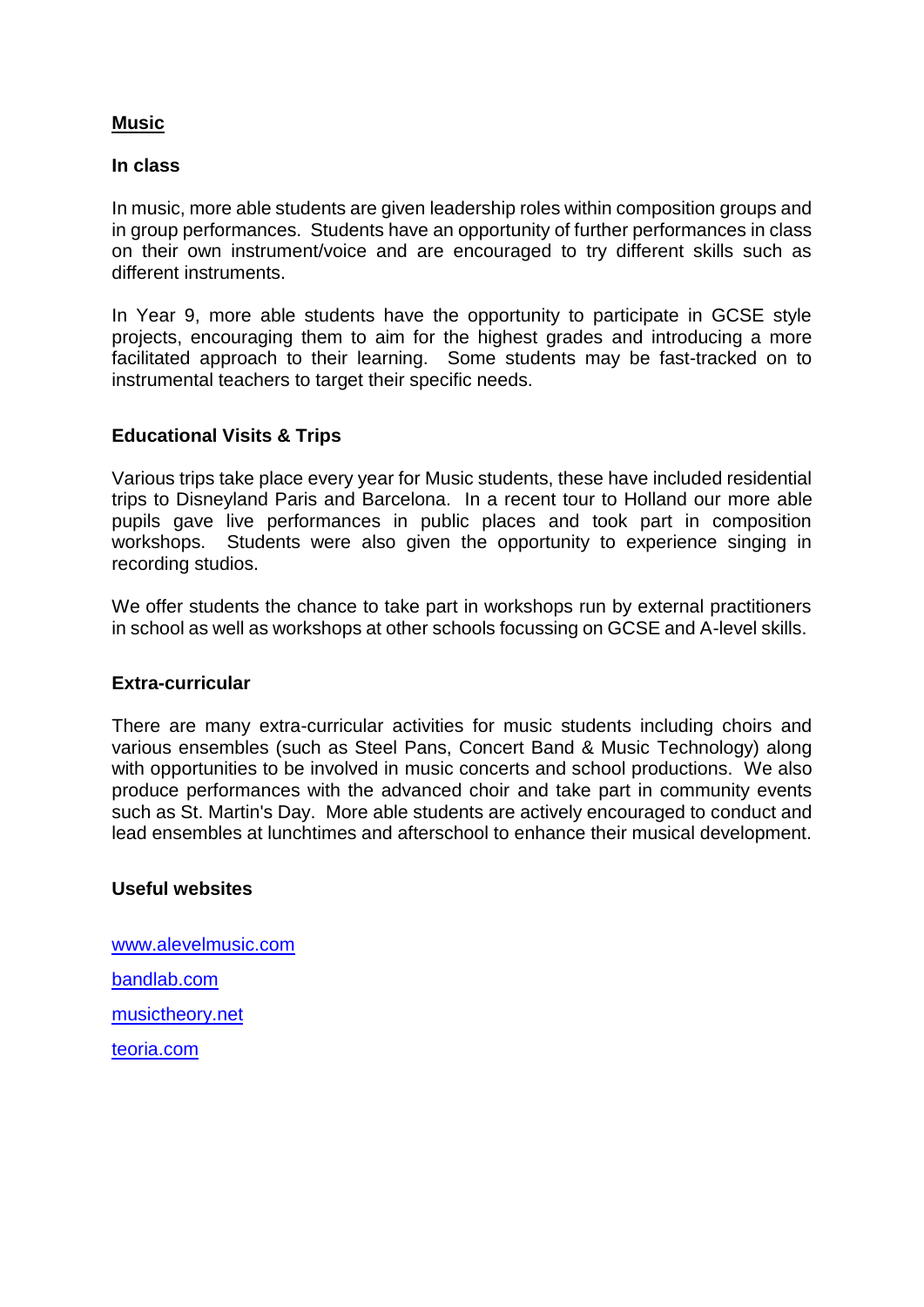## **Physical Education**

#### **In class**

In all years there is a focus on differentiation by task as well as outcome. Lesson preparation makes provision for a range of extension activities that give the opportunity to challenge and develop our more able students in a variety of learning styles. Students are given a range of physical, psychological and social tasks. We use National Curriculum level descriptors, communicating in every lesson where students should be aiming and how to get there. More able students have the opportunity to accelerate through the set schemes of work and incorporate higher level skills in their performances. More able students are consistently asked to extend their subject specific vocabulary when evaluating their own and others' work.

Pupils are taught in single sex classes for core PE. After a thorough induction programme students are set according to games ability, which provides an excellent environment for more able students to develop their performance skills further.

When teaching dance, girls are taught in mixed ability groups with the more able students challenged to choreograph work. The more able students will also be required to analyse and improve the performance of other students, which builds confidence and self-esteem.

Over the years many outside agencies have visited St Martin's to work with our more able students, allowing them to sample new activities. In 2018 for example, World Champion Skipping Rope Performing Artist Adrienn Banhegyi led a jump rope workshop for selected students.

## **Theory teaching**

In GCSE, BTEC and A-level PE lessons more able students are set innovative theoretical challenges with the opportunity to develop ideas through advanced questioning. Small working groups of more able students will often be assigned extension tasks and frequently be trusted with a greater degree of autonomy. Extension tasks are also set for homework and wider subject related reading is encouraged. Our marking and feedback provide advice on how to produce the highest level answers.

## **Educational Visits & Trips**

Various trips take place every year and have included sports tours to Marbella, Barcelona, South Africa and Barbados. More academic enrichment visits have taken place to Loughborough University and The Body Worlds exhibitions.